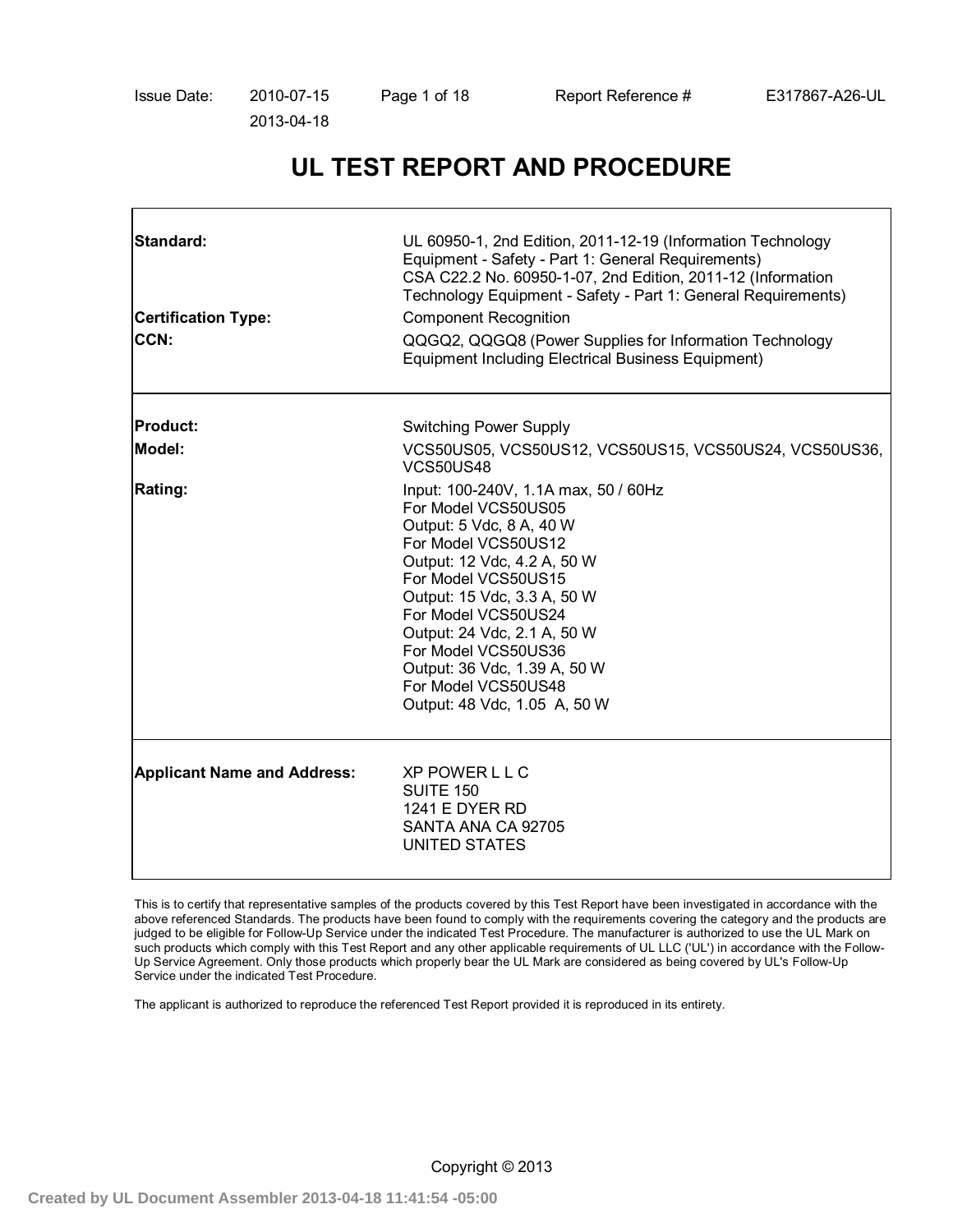Issue Date: 2010-07-15 Page 2 of 18 Report Reference # E317867-A26-UL 2013-04-18

UL authorizes the applicant to reproduce the latest pages of the referenced Test Report consisting of the first page of the Specific Technical Criteria through to the end of the Conditions of Acceptability.

Any information and documentation involving UL Mark services are provided on behalf of UL LLC (UL) or any authorized licensee of UL.

Prepared by: Nathan Escalante Reviewed by: Luis Martinez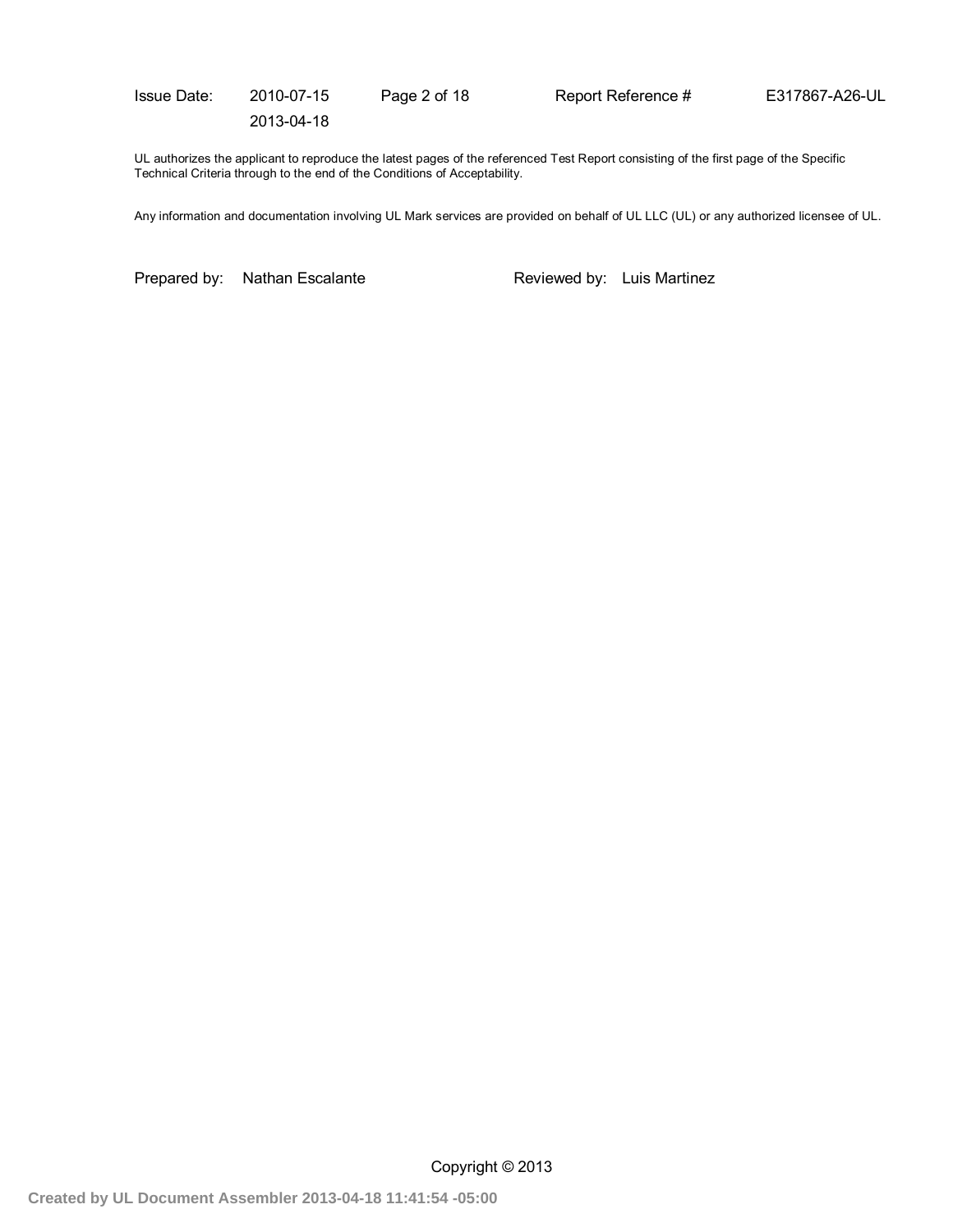# **Supporting Documentation**

The following documents located at the beginning of this Procedure supplement the requirements of this Test Report:

- A. Authorization The Authorization page may include additional Factory Identification Code markings.
- B. Generic Inspection Instructions
	- i. Part AC details important information which may be applicable to products covered by this Procedure. Products described in this Test Report must comply with any applicable items listed unless otherwise stated in the body of this Test Report.
	- ii. Part AE details any requirements which may be applicable to all products covered by this Procedure. Products described in this Test Report must comply with any applicable items listed unless otherwise stated in the body of each Test Report.
	- iii. Part AF details the requirements for the UL Certification Mark which is not controlled by the technical standard used to investigate these products. Products are permitted to bear only the Certification Mark(s) corresponding to the countries for which it is certified, as indicated in each Test Report.

### **Product Description**

The unit is a build-in switching type open frame power supply which electronic components mounted on PWB for installing to Information Technology Equipment (ITE).

## **Model Differences**

VCS50US05, VCS50US12, VCS50US15, VCS50US24, VCS50US36, VCS50US48 are identical to each other, except for the Model Designation, Output Electrical Ratings, R02, C02, R4, Transformer (T01) and Secondary Components.

#### **Technical Considerations**

- Equipment mobility : for building-in
- **Connection to the mains : for building in**
- Operating condition : continuous
- Access location : to be determined in the end product
- Over voltage category (OVC) : OVC II
- Mains supply tolerance (%) or absolute mains supply values : +10%, -10%
- Tested for IT power systems : Yes
- $\blacksquare$  IT testing, phase-phase voltage (V) : 230V
- Class of equipment : Class I (earthed)
- Considered current rating of protective device as part of the building installation (A) : 20 A
- Pollution degree (PD) : PD 2
- **IP protection class : IP X0**
- Altitude of operation (m) : 3048 m
- Altitude of test laboratory (m) : up to 2000 m
- Mass of equipment (kg) : 0.27 kg
- The product was submitted and evaluated for use at the maximum ambient temperature (Tma) permitted by the manufacturer's specification of: 50°C at full output power and 70°C at half output power.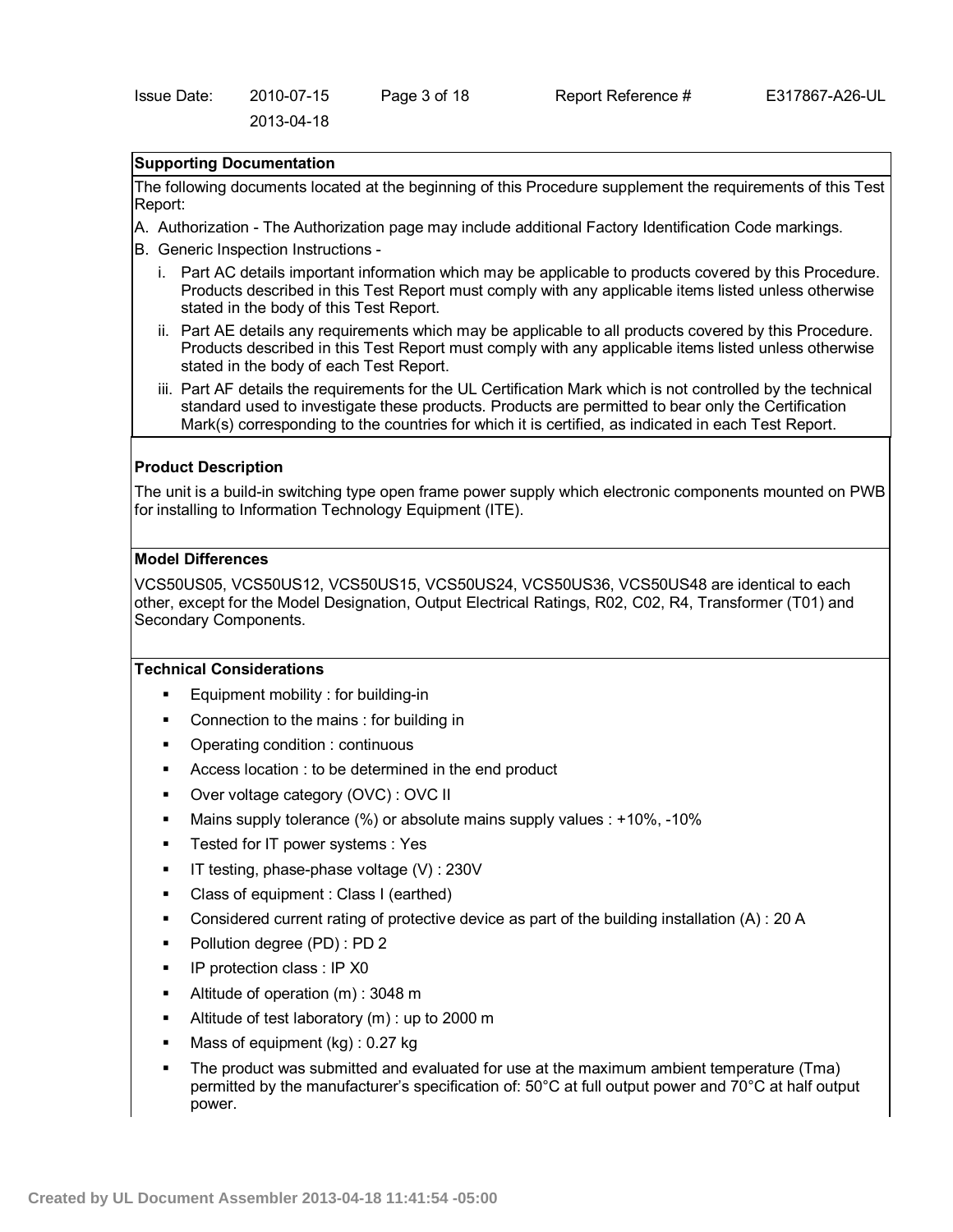| <b>Issue Date:</b> | 2010-07-15 | Page 4 of 18 | Report Reference # | E317867-A26-UL |
|--------------------|------------|--------------|--------------------|----------------|
|                    | 2013-04-18 |              |                    |                |

- The means of connection to the mains supply is: Pluggable A
- The product is intended for use on the following power systems: IT, TT and TN
- The product was investigated to the following additional standards: EN 60950-1:2006 + A11:2009 + A1:2010 + A12:2011 (which includes all European national differences, including those specified in this test report).
- The following accessible locations (with circuit/schematic designation) are within a limited current circuit: CY04 Secondary Pin to Earth
- The following are available from the Applicant upon request: Installation (Safety) Instructions / Manual
- LEDs provided in the product are considered low power devices: Yes
- The equipment was evaluated to be operated up to 3048 m above sea level and the multiplication factors 1.15 of table A.2 of IEC 60664-1:1992+A1:2000+A2:2002 was applied to determinate the minimum required clearance.

# **Engineering Conditions of Acceptability**

For use only in or with complete equipment where the acceptability of the combination is determined by UL LLC. When installed in an end-product, consideration must be given to the following:

- The following Production-Line tests are conducted for this product: Electric Strength and Earthing Continuity Tests
- The end-product Electric Strength Test is to be based upon a maximum working voltage of: Primary-SELV: 262 Vrms, 570 Vpk, Primary-Earthed Dead Metal: 260 Vrms, 530 Vpk
- The following secondary output circuits are SELV: All outputs
- The following secondary output circuits are at non-hazardous energy levels: All outputs
- The power supply terminals and/or connectors are: Not investigated for field wiring
- The maximum investigated branch circuit rating is: 20 A
- The investigated Pollution Degree is: 2
- The following magnetic devices (e.g. transformers or inductor) are provided with an OBJY2 insulation system with the indicated rating greater than Class A (105°C): T01 (Class B)
- The following end-product enclosures are required: Mechanical, Fire, and Electrical
- The equipment is suitable for direct connection to: AC mains supply
- The following LEDs operate within the exempt group per IEC 62471: Risk Exempt Group
- Earthing test is necessary to be considered in end system.
- The Casing Temperature is 74 deg C at Tma 70 deg C.

# **Additional Information**

The label is a draft of an artwork for marking plate pending approval by National Certification Bodies and it shall not be affixed to products prior to such an approval.

Sample(s) submitted for evaluation is (are) representative of the products from each factory.

This report is a re-issue and the standard edition was upgraded to IEC 60950-1, 2nd Edition, Amendment 1 of CBTR Ref. No. E317867-A26-CB-1, CB Test Certificate Ref. Nos. DK-19501 issued 2010-07-21. Based on the previously conducted testing and the review of product technical documentation including photos,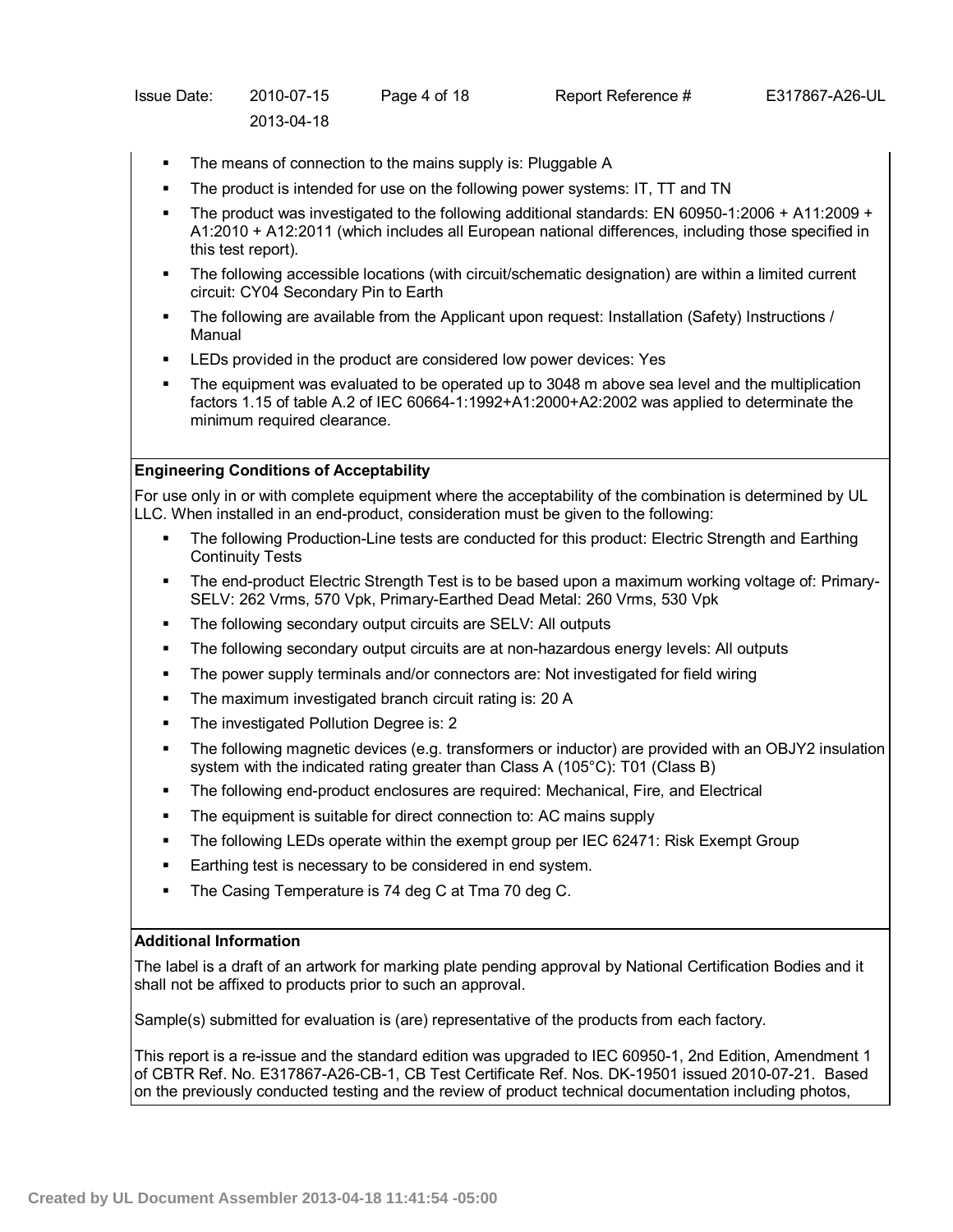| lssue Date: | 2010-07-15 | Page 5 of 18 | Report Reference # |  |
|-------------|------------|--------------|--------------------|--|
|             | 2013-04-18 |              |                    |  |

schematics, wiring diagrams and similar, it has been determined that the product continues to comply with the standard and no additional testing was considered necessary. All required tests were carried out under the original investigation.

E317867-A26-UL

There are CB test certificates older than 3 years; these components have been evaluated as part of endproduct to Amendment 1 requirements and are compliant. Acceptance of the component CBTCs older than 3 years will be up to the discretion of the target country NCB.

## **Additional Standards**

The product fulfills the requirements of: EN 60950-1:2006 + A1:2010 + A11:2009 + A12:2011

| <b>Markings and instructions</b>                  |                                                                                     |  |
|---------------------------------------------------|-------------------------------------------------------------------------------------|--|
| <b>Clause Title</b>                               | Marking or Instruction Details                                                      |  |
| 1.7.1 Power rating -<br>Ratings                   | Ratings (voltage, frequency/dc, current)                                            |  |
| 1.7.1 Power<br>rating - Company<br>identification | Listee's or Recognized company's name, Trade Name, Trademark or File<br>Number      |  |
| 1.7.1 Power<br>rating - Model                     | Model Number                                                                        |  |
| 1.7.6 Fuses -<br>Rating                           | Rated current and voltage and type located on or adjacent to fuse or<br>fuseholder. |  |
| <b>Special Instructions to UL Representative</b>  |                                                                                     |  |
| N/A                                               |                                                                                     |  |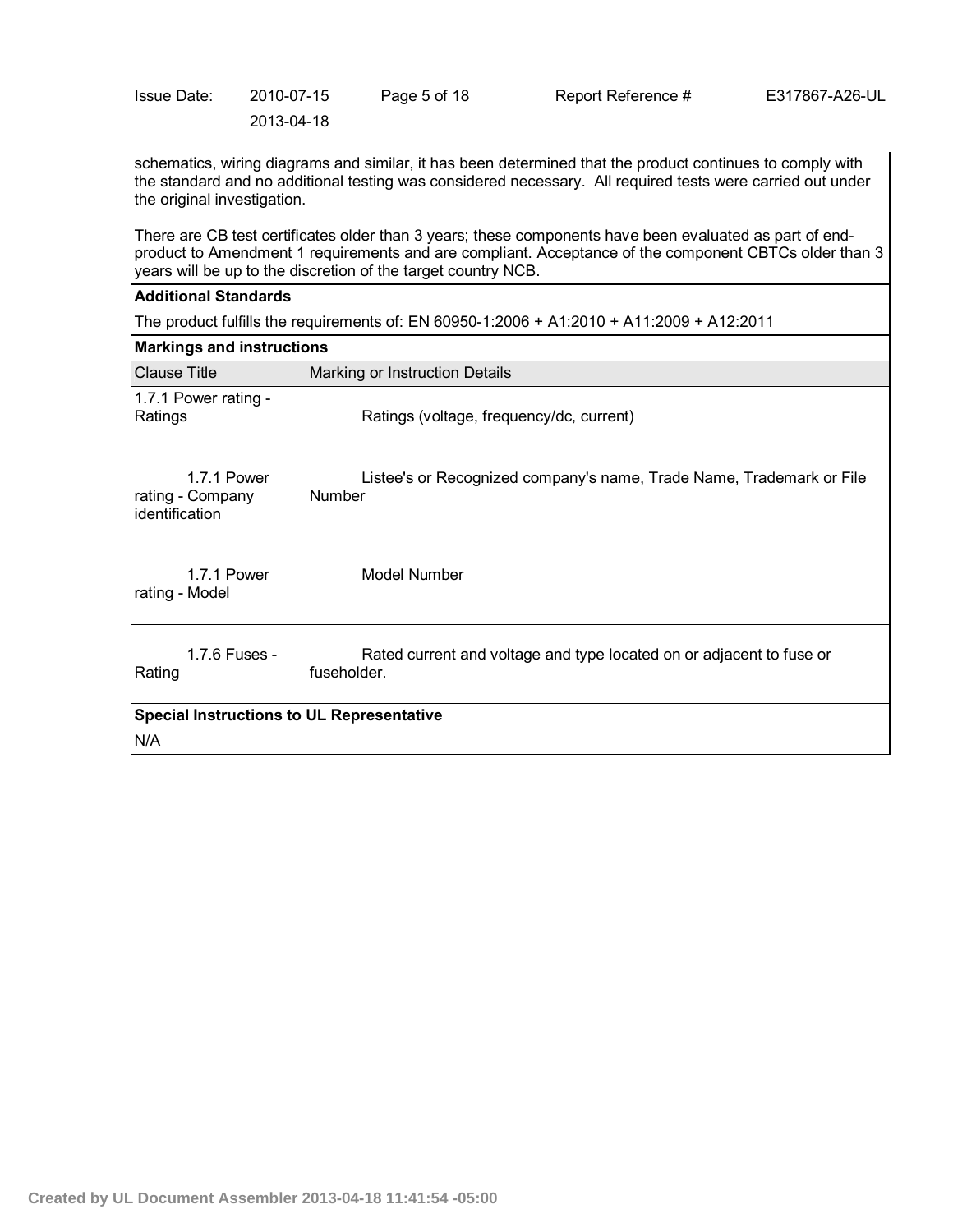# **UL TEST REPORT AND PROCEDURE**

| <b>Standard:</b><br><b>Certification Type:</b><br><b>CCN:</b> | UL 60950-1, 2nd Edition, 2011-12-19 (Information Technology<br>Equipment - Safety - Part 1: General Requirements)<br>CSA C22.2 No. 60950-1-07, 2nd Edition, 2011-12 (Information<br>Technology Equipment - Safety - Part 1: General Requirements)<br><b>Component Recognition</b><br>QQGQ2, QQGQ8 (Power Supplies for Information Technology<br><b>Equipment Including Electrical Business Equipment)</b> |
|---------------------------------------------------------------|-----------------------------------------------------------------------------------------------------------------------------------------------------------------------------------------------------------------------------------------------------------------------------------------------------------------------------------------------------------------------------------------------------------|
| <b>Product:</b>                                               | Switching Power Supply for building-in                                                                                                                                                                                                                                                                                                                                                                    |
| Model:                                                        | VCS70US05, VCS70US12, VCS70US15, VCS70US24, VCS70US36,<br>VCS70US48                                                                                                                                                                                                                                                                                                                                       |
| <b>Rating:</b>                                                | Input 100-240Vac, 1.4A, 50/60Hz<br>Output<br>VCS70US05, 5V@10A<br>VCS70US12, 12V@5.83A<br>VCS70US15, 15V@4.67A<br>VCS70US24, 24V@2.92A<br>VCS70US36, 36V@1.94A<br>VCS70US48, 48V@1.46A                                                                                                                                                                                                                    |
| <b>Applicant Name and Address:</b>                            | <b>XP POWER L L C</b><br><b>SUITE 150</b><br><b>1241 E DYER RD</b><br>SANTA ANA CA 92705<br>UNITED STATES                                                                                                                                                                                                                                                                                                 |

This is to certify that representative samples of the products covered by this Test Report have been investigated in accordance with the above referenced Standards. The products have been found to comply with the requirements covering the category and the products are judged to be eligible for Follow-Up Service under the indicated Test Procedure. The manufacturer is authorized to use the UL Mark on such products which comply with this Test Report and any other applicable requirements of UL LLC ('UL') in accordance with the Follow-Up Service Agreement. Only those products which properly bear the UL Mark are considered as being covered by UL's Follow-Up Service under the indicated Test Procedure.

The applicant is authorized to reproduce the referenced Test Report provided it is reproduced in its entirety.

UL authorizes the applicant to reproduce the latest pages of the referenced Test Report consisting of the first page of the Specific Technical Criteria through to the end of the Conditions of Acceptability.

Any information and documentation involving UL Mark services are provided on behalf of UL LLC (UL) or any authorized licensee of UL.

Prepared by: Nathan Escalante Reviewed by: Luis Martinez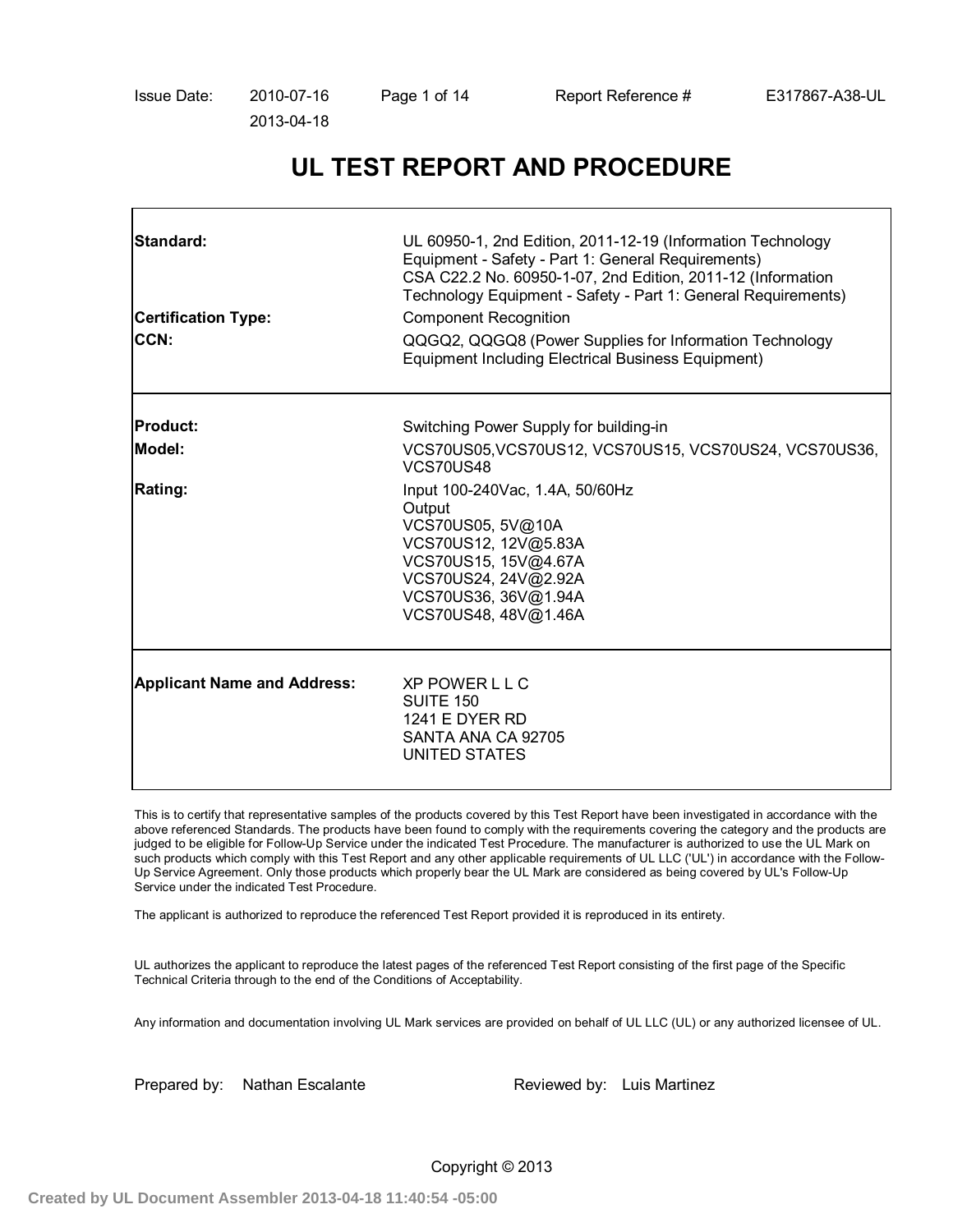## **Supporting Documentation**

The following documents located at the beginning of this Procedure supplement the requirements of this Test Report:

- A. Authorization The Authorization page may include additional Factory Identification Code markings.
- B. Generic Inspection Instructions
	- i. Part AC details important information which may be applicable to products covered by this Procedure. Products described in this Test Report must comply with any applicable items listed unless otherwise stated in the body of this Test Report.
	- ii. Part AE details any requirements which may be applicable to all products covered by this Procedure. Products described in this Test Report must comply with any applicable items listed unless otherwise stated in the body of each Test Report.
	- iii. Part AF details the requirements for the UL Certification Mark which is not controlled by the technical standard used to investigate these products. Products are permitted to bear only the Certification Mark(s) corresponding to the countries for which it is certified, as indicated in each Test Report.

### **Product Description**

The unit is a switching type open frame power supply which electronic components mounted on PWB for installing to Information Technology Equipment (ITE).

#### **Model Differences**

All Models are similar in construction except for output ratings, transformer secondary windings, some trimming secondary components, and model designation.

#### **Technical Considerations**

- Equipment mobility : for building-in
- Connection to the mains : building-in component, connection type should be consider in end product
- Operating condition : continuous
- Access location : operator accessible
- Over voltage category (OVC) : OVC II
- Mains supply tolerance (%) or absolute mains supply values : +10%, -10% (manufacturer declared)
- Tested for IT power systems : Yes
- IT testing, phase-phase voltage (V) : 230V
- Class of equipment : Class I (earthed)
- Considered current rating of protective device as part of the building installation (A) : 20A
- Pollution degree (PD) : PD 2
- IP protection class : IP X0
- Altitude of operation (m) : Up to 3048m
- Altitude of test laboratory (m) : Up to 2000m
- Mass of equipment (kg) : 0.112 kg
- The product was submitted and evaluated for use at the maximum ambient temperature (Tma) permitted by the manufacturer's specification of: 50°C (100% full load) and 70°C (50% full load)
- The means of connection to the mains supply is: Building-in component, connection type should be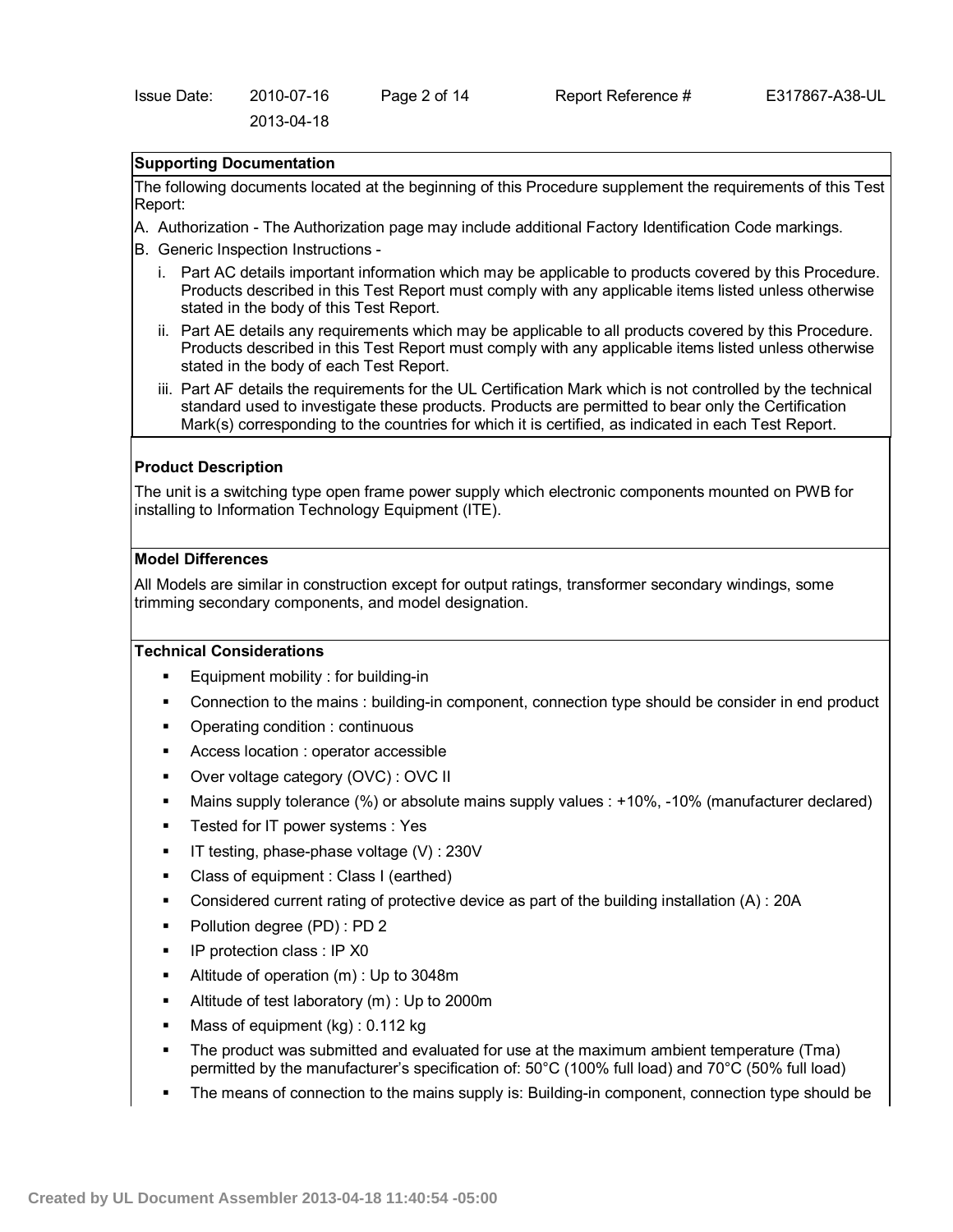| Issue Date: | 2010-07-16 | Page 3 of |
|-------------|------------|-----------|
|             | 2013-04-18 |           |

consider in end product.

- The product is intended for use on the following power systems: IT, TT and TN
- The product was investigated to the following additional standards: EN 60950-1:2006 + A11:2009 + A1:2010 + A12:2011 (which includes all European national differences, including those specified in this test report).
- The following accessible locations (with circuit/schematic designation) are within a limited current circuit: After CY05 and CY06
- LEDs provided in the product are considered low power devices: Yes
- The combination pulse of 2.5kV/1.25kA is selected from sub-clause 2.3.6 of IEC 61051-2:1991 with Amendment 1:2009
- Clearance requirements were adjusted using the correction factor of 1.15 per Table A2 of IEC 60664-1:1992+A1: 2000+A2:2002 overvoltage category II for operation at 3048 m altitude. Additional requirements need to be considered if the product is to be used above 3048 m. If the calculated clearance exceeded the creepage, the creepage was adjusted to the value of clearance.

# **Engineering Conditions of Acceptability**

For use only in or with complete equipment where the acceptability of the combination is determined by UL LLC. When installed in an end-product, consideration must be given to the following:

- The following Production-Line tests are conducted for this product: Electric Strength and Earthing Continuity Tests
- The end-product Electric Strength Test is to be based upon a maximum working voltage of: Primary-SELV: 246 Vrms, 450 Vpk
- The following secondary output circuits are SELV: All secondary output
- The following secondary output circuits are at non-hazardous energy levels: All secondary output
- The following output terminals were referenced to earth during performance testing: T01 Pin 10,11
- The power supply terminals and/or connectors are: Suitable for factory wiring only
- The maximum investigated branch circuit rating is: 20 A
- The investigated Pollution Degree is: 2
- Proper bonding to the end-product main protective earthing termination is: Required
- An investigation of the protective bonding terminals has: Been conducted
- The following input terminals/connectors must be connected to the end-product supply neutral: CZ01 Pin 2
- The following magnetic devices (e.g. transformers or inductor) are provided with an OBJY2 insulation system with the indicated rating greater than Class A (105°C): Transformer T01 (Class B)
- The following end-product enclosures are required: Mechanical, Fire, Electrical
- The equipment is suitable for direct connection to: AC mains supply
- The following LEDs operate within the exempt group per IEC 62471: Risk Exempt Group
- Earthing test is necessary to be considered in end system.
- Heatsink HS01 and HS02 temperature exceed 70°C during heating test at Tma=70°C, half load condition. These 2 points shall be considered at end product evaluation as symbol 60417-1-IEC-5041 might be required.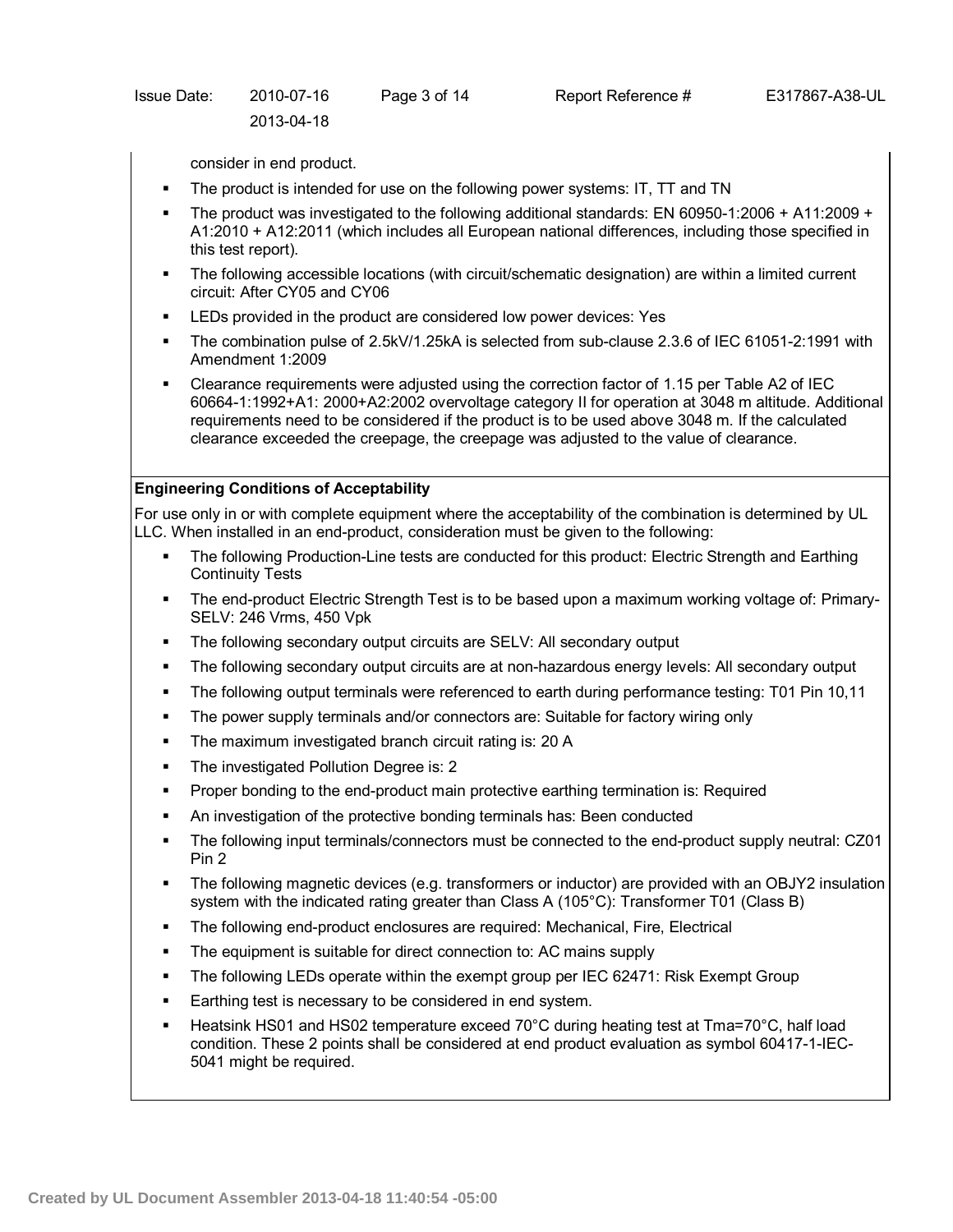| Issue Date: | 2010-07-16 | Page 4 of 14 | Rep |
|-------------|------------|--------------|-----|
|             | 2013-04-18 |              |     |

# $\text{B}$ nort Reference  $\#$  E317867-A38-UL

# **Additional Information**

The label is a draft of an artwork for marking plate pending approval by National Certification Bodies and it shall not be affixed to products prior to such an approval.

This report is a re-issue and the standard edition was upgraded to IEC 60950-1, 2nd Edition, Amendment 1 of CBTR Ref. No. E317867-A38-CB-1, CB Test Certificate Ref. No. DK-19454 issued 2010-07-16. Based on the previously conducted testing and the review of product technical documentation including photos, schematics, wiring diagrams and similar, it has been determined that the product continues to comply with the standard and no additional testing was considered necessary. All required tests were carried out under the original investigation. SELV Test was reconducted under WMT test option and was re-conducted for clarification of test data from previous evaluation.

There are CB test certificates older than 3 years; these components have been evaluated as part of endproduct to Amendment 1 requirements and are compliant. Acceptance of the component CBTCs older than 3 years will be up to the discretion of the target country NCB.

# **Additional Standards**

The product fulfills the requirements of: EN 60950-1:2006 + A1:2010 + A11:2009 + A12:2011

| <b>Markings and instructions</b>                             |                                                                                                                                   |  |
|--------------------------------------------------------------|-----------------------------------------------------------------------------------------------------------------------------------|--|
| <b>Clause Title</b>                                          | Marking or Instruction Details                                                                                                    |  |
| 1.7.1 Power rating -<br>Ratings                              | Ratings (voltage, frequency/dc, current)                                                                                          |  |
| 1.7.1 Power<br>rating - Company<br>identification            | Listee's or Recognized company's name, Trade Name, Trademark or File<br>Number                                                    |  |
| 1.7.1 Power<br>rating - Model                                | Model Number                                                                                                                      |  |
| 1.7.6 Fuses -<br>Rating                                      | Rated current and voltage and type located on or adjacent to fuse or<br>fuseholder.                                               |  |
| 1.7.6 Fuses -<br>Non-operator<br>access/soldered-in<br>fuses | Unambiguous reference to service documentation for instructions for<br>replacement of fuses replaceable only by service personnel |  |
| <b>Special Instructions to UL Representative</b>             |                                                                                                                                   |  |
| N/A                                                          |                                                                                                                                   |  |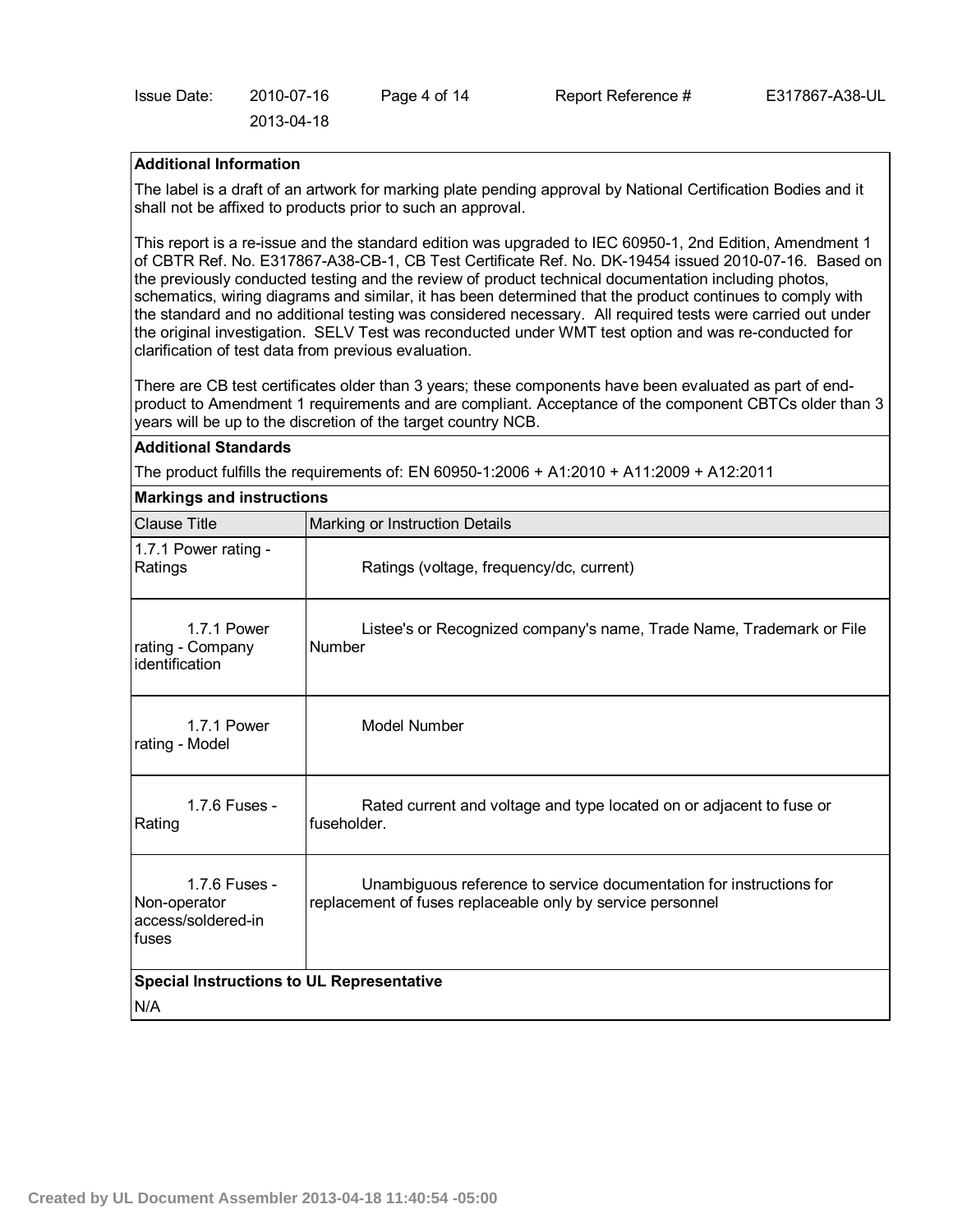# **UL TEST REPORT AND PROCEDURE**

| Standard:<br><b>Certification Type:</b><br><b>CCN:</b> | UL 60950-1, 2nd Edition, 2011-12-19 (Information Technology<br>Equipment - Safety - Part 1: General Requirements)<br>CSA C22.2 No. 60950-1-07, 2nd Edition, 2011-12 (Information<br>Technology Equipment - Safety - Part 1: General Requirements)<br><b>Component Recognition</b><br>QQGQ2, QQGQ8 (Power Supplies for Information Technology<br><b>Equipment Including Electrical Business Equipment)</b> |
|--------------------------------------------------------|-----------------------------------------------------------------------------------------------------------------------------------------------------------------------------------------------------------------------------------------------------------------------------------------------------------------------------------------------------------------------------------------------------------|
| <b>Product:</b>                                        | Switching Power Supply for building-in                                                                                                                                                                                                                                                                                                                                                                    |
| Model:                                                 | VCS100US05, VCS100US12, VCS100US15, VCS100US24,<br>VCS100US36, VCS100US48                                                                                                                                                                                                                                                                                                                                 |
| <b>Rating:</b>                                         | Input 100-240Vac, 2.0A, 50/60Hz<br>Output<br>VCS100US05, 5V@14A<br>VCS100US12, 12V@8.33A<br>VCS100US15, 15V@6.67A<br>VCS100US24, 24@4.17A<br>VCS100US36, 36@2.78A<br>VCS100US48, 48@2.08A                                                                                                                                                                                                                 |
| <b>Applicant Name and Address:</b>                     | <b>XP POWER L L C</b><br><b>SUITE 150</b><br><b>1241 E DYER RD</b><br>SANTA ANA CA 92705<br>UNITED STATES                                                                                                                                                                                                                                                                                                 |

This is to certify that representative samples of the products covered by this Test Report have been investigated in accordance with the above referenced Standards. The products have been found to comply with the requirements covering the category and the products are judged to be eligible for Follow-Up Service under the indicated Test Procedure. The manufacturer is authorized to use the UL Mark on such products which comply with this Test Report and any other applicable requirements of UL LLC ('UL') in accordance with the Follow-Up Service Agreement. Only those products which properly bear the UL Mark are considered as being covered by UL's Follow-Up Service under the indicated Test Procedure.

The applicant is authorized to reproduce the referenced Test Report provided it is reproduced in its entirety.

UL authorizes the applicant to reproduce the latest pages of the referenced Test Report consisting of the first page of the Specific Technical Criteria through to the end of the Conditions of Acceptability.

Any information and documentation involving UL Mark services are provided on behalf of UL LLC (UL) or any authorized licensee of UL.

Prepared by: Nathan Escalante Reviewed by: Luis Martinez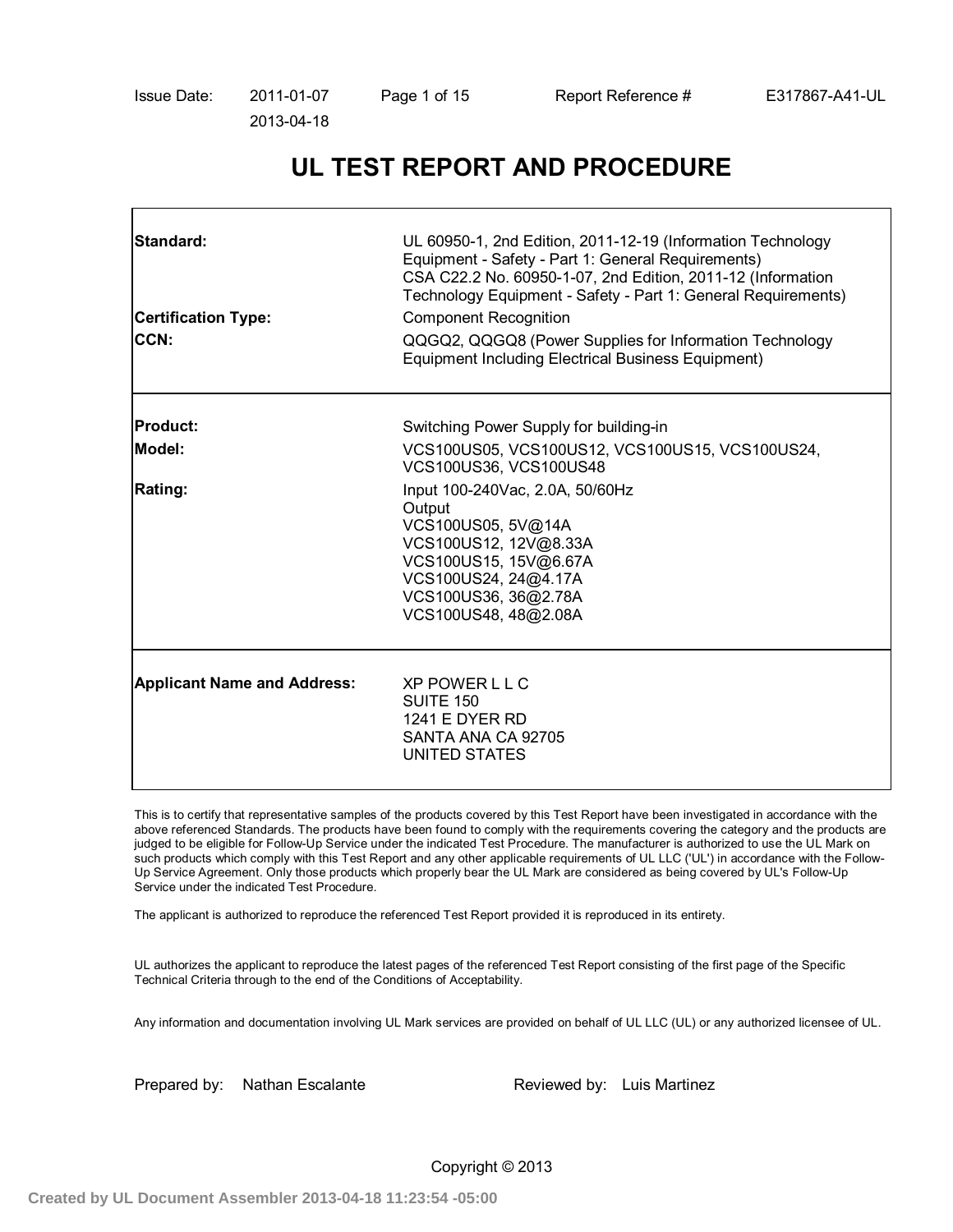# **Supporting Documentation**

The following documents located at the beginning of this Procedure supplement the requirements of this Test Report:

- A. Authorization The Authorization page may include additional Factory Identification Code markings.
- B. Generic Inspection Instructions
	- i. Part AC details important information which may be applicable to products covered by this Procedure. Products described in this Test Report must comply with any applicable items listed unless otherwise stated in the body of this Test Report.
	- ii. Part AE details any requirements which may be applicable to all products covered by this Procedure. Products described in this Test Report must comply with any applicable items listed unless otherwise stated in the body of each Test Report.
	- iii. Part AF details the requirements for the UL Certification Mark which is not controlled by the technical standard used to investigate these products. Products are permitted to bear only the Certification Mark(s) corresponding to the countries for which it is certified, as indicated in each Test Report.

### **Product Description**

The unit is a switching type open frame power supply which electronic components mounted on PWB for installing to Information Technology Equipment (ITE).

### **Model Differences**

All Models are similar in construction except for output ratings, transformer secondary windings, some trimming secondary components, and model designation.

#### **Technical Considerations**

- Equipment mobility : for building-in
- Connection to the mains : building-in component, connection type should be consider in end product
- Operating condition : continuous
- Access location : operator accessible
- Over voltage category (OVC) : OVC II
- Mains supply tolerance (%) or absolute mains supply values : +10%, -10% (manufacturer declared)
- Tested for IT power systems : Yes
- IT testing, phase-phase voltage (V) : 230
- Class of equipment : Class I (earthed)
- Considered current rating of protective device as part of the building installation  $(A)$  : 20
- Pollution degree (PD) : PD 2
- IP protection class : IP X0
- Altitude of operation (m) : Up to 3048
- Altitude of test laboratory (m) : less than 2000
- Mass of equipment (kg) : 0.62
- The product was submitted and evaluated for use at the maximum ambient temperature (Tma) permitted by the manufacturer's specification of: 50°C (100% full load) and 70°C (50% full load)
- The means of connection to the mains supply is: to be considered in end product.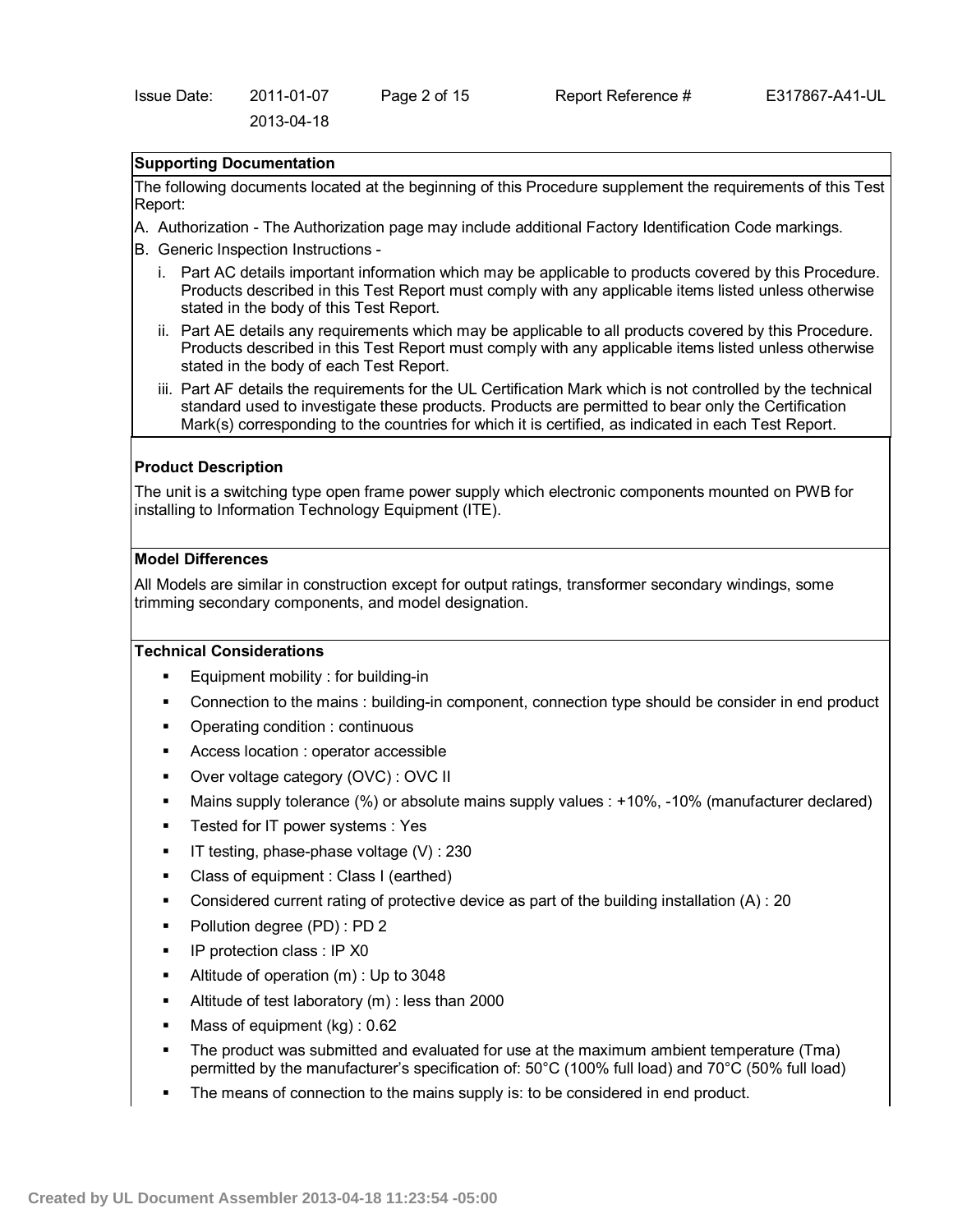| Issue Date: | 2011-01-07 | Page 3 of 15 | Rep |
|-------------|------------|--------------|-----|
|             | 2013-04-18 |              |     |

- The product is intended for use on the following power systems: TN and IT
- The product was investigated to the following additional standards: EN 60950-1:2006 + A11:2009 + A1:2010 + A12:2011 (which includes all European national differences, including those specified in this test report).
- The following accessible locations (with circuit/schematic designation) are within a limited current circuit: After CY08
- LEDs provided in the product are considered low power devices: Yes
- The unit was evaluated to be operated up to 3048 m above sea level and the multiplication factors of table A.2 of IEC 60664-1: 1992 + A1: 2000 + A2: 2000 was applied to determine the minimum required clearance (The factor for 3048 m is 1.15).

# **Engineering Conditions of Acceptability**

For use only in or with complete equipment where the acceptability of the combination is determined by UL LLC. When installed in an end-product, consideration must be given to the following:

- The following Production-Line tests are conducted for this product: Electric Strength and Earthing Continuity Tests
- The following secondary output circuits are SELV: All secondary output
- The following secondary output circuits are at non-hazardous energy levels: All secondary output
- The following secondary output circuits are Limited Current Circuits: After CY08
- The following output terminals were referenced to earth during performance testing: CN01 -ve pin
- The power supply terminals and/or connectors are: Suitable for factory wiring only
- The maximum investigated branch circuit rating is: 20 A
- The investigated Pollution Degree is: 2
- Proper bonding to the end-product main protective earthing termination is: Required
- An investigation of the protective bonding terminals has: Been conducted
- The following input terminals/connectors must be connected to the end-product supply neutral: CN01 pin 2
- The following magnetic devices (e.g. transformers or inductor) are provided with an OBJY2 insulation system with the indicated rating greater than Class A (105°C): Transformer T01 (Class B)
- The following end-product enclosures are required: Mechanical, Fire, Electrical
- The equipment is suitable for direct connection to: AC mains supply
- The following LEDs operate within the exempt group per IEC 62471: Risk Exempt Group
- Earthing test is necessary to be considered in end system.
- Heatsink temperature are above accessible limit of 70°C, when tested at 50% loading condition and results shifted to Tma=70°C. (60950-1, table 4B, temperature limits part 2). Compliances shall be confirmed in end product usage. Parts inside the equipment that are hot and may be touched shall be marked with (60417-2-IEC-5041) adjacent to the part.
- The end-product Electric Strength Test is to be based upon a maximum working voltage of: Primary-Earthed Dead Metal: 243Vrms, 350Vpk, Primary-SELV: 227 Vrms, 433 Vpk.

# **Additional Information**

The label is a draft of an artwork for marking plate pending approval by National Certification Bodies and it